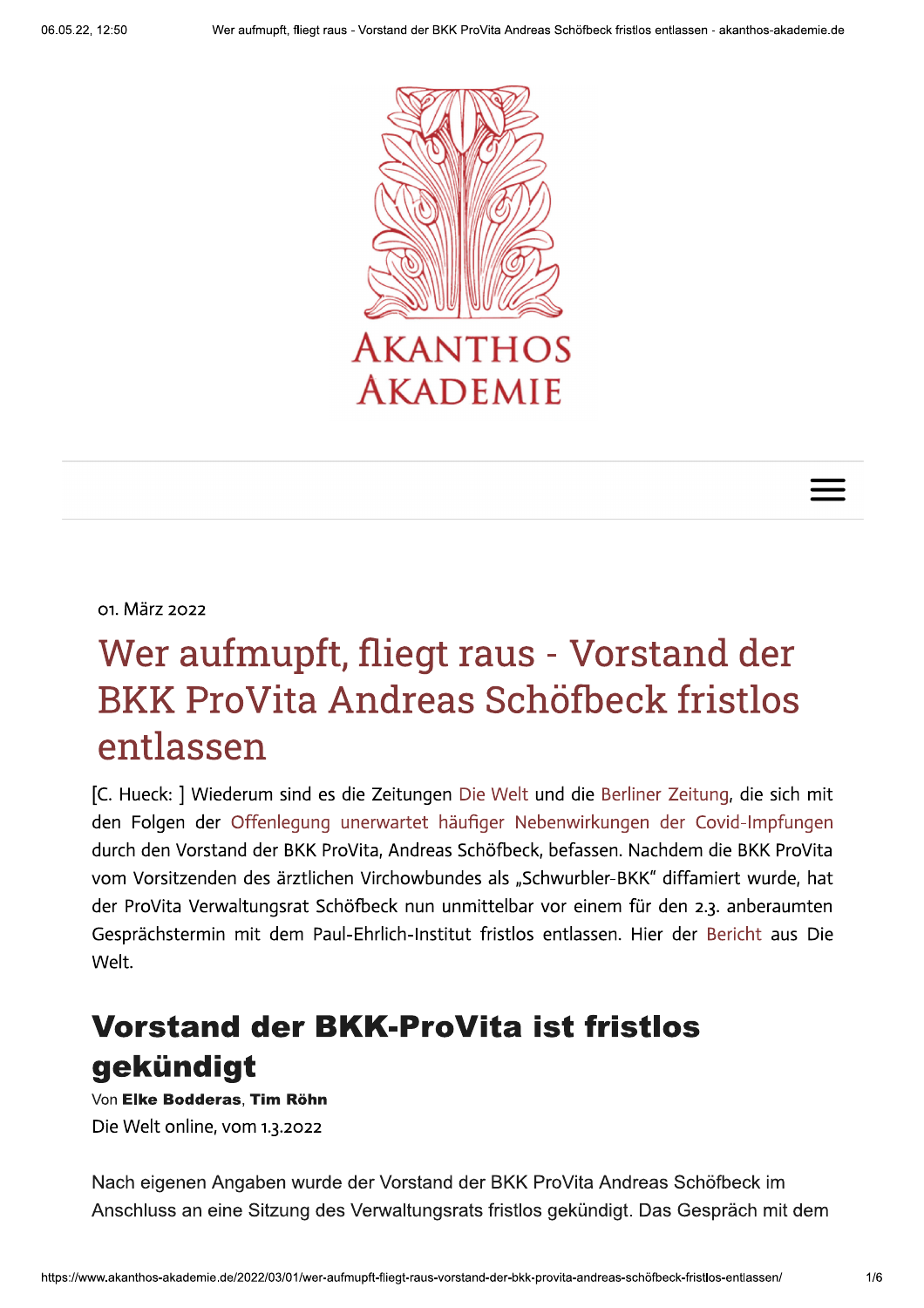Paul-Ehrlich-Institut zu BKK-Daten zu Impfnebenwirkungen soll offenbar sein Stellvertreter funren.

Laut eigenen Angaben wurde der Vorstand der BKK ProVita Andreas Schöfbeck fristlos gekündigt. In einer kurzfristig anberaumten Verwaltungsratssitzung hat sich offenbar die Mehrheit der 24 Mitglieder für eine Kündigung des Vorstands ausgesprochen. Die Sitzung fand online statt und dauerte mehrere Stunden.

Das Gerücht, dass Schöfbeck gefeuert werden sollte, hatte sich bereits seit vergangener Woche hartnäckig gehalten. Der BKK-Vorstand hatte mit seinen Aussagen, wonach man es in Deutschland mit einer erheblichen "Untererfassung an Nebenwirkungen" zu tun habe, für Diskussionen und auch harte Kritik gesorgt. Schöfbeck hatte eine Analyse von Millionen Versicherten der BKK in Auftrag gegeben. Laut diesen Daten, so sagte er, käme man auf eine erheblich höhere Zahl bei Nebenwirkungen der Corona-Impfstoffe als das Paul-Ehrlich-Institut mit seinen Analysen. WELT hatte zuerst darüber berichtet.

In einem Schreiben an PEI-Präsident Paul Cichutek nannte Schöfbeck die Auswertung ein "erhebliches Alarmsignal, das unbedingt beim weiteren Einsatz der Impfstoffe berücksichtigt werden muss".

Diese Auswertung sollte am heutigen Dienstag ab 16 Uhr in einem Online-Meeting mit Schöfbeck sowie Vertretern des PEI sowie dem Institutschef Cichutek stattfinden. Statt Schöfbeck soll nun offenbar sein Stellvertreter Walter Redl den Termin wahrnehmen.

In den Reihen der BKK gab es ungläubige Reaktionen auf die sofortige Entlassung des Münchner Vorstands. "Eine Kündigung allein wegen des Briefs ans Paul-Ehrlich-Institut kassiert beim Arbeitsgericht der Pförtner", kommentierte ein Insider den Vorgang.

herten verpflichtet. Daher l<br>EI gewandt: "Die Zahlen, die<br>s-akademie.de/2022/03/01/wer-aufmupft-flieg Andreas Schöfbeck ist seit 21 Jahren Vorstand der BKK Pro Vita mit Sitz in München. Der Krankenkassenbetriebswirt sagte WELT, er fühle sich seinen Versicherten verpflichtet. Daher habe er die Daten öffentlich gemacht und sich ans PEI gewandt: "Die Zahlen, die sich bei unserer Analyse ergeben haben, sind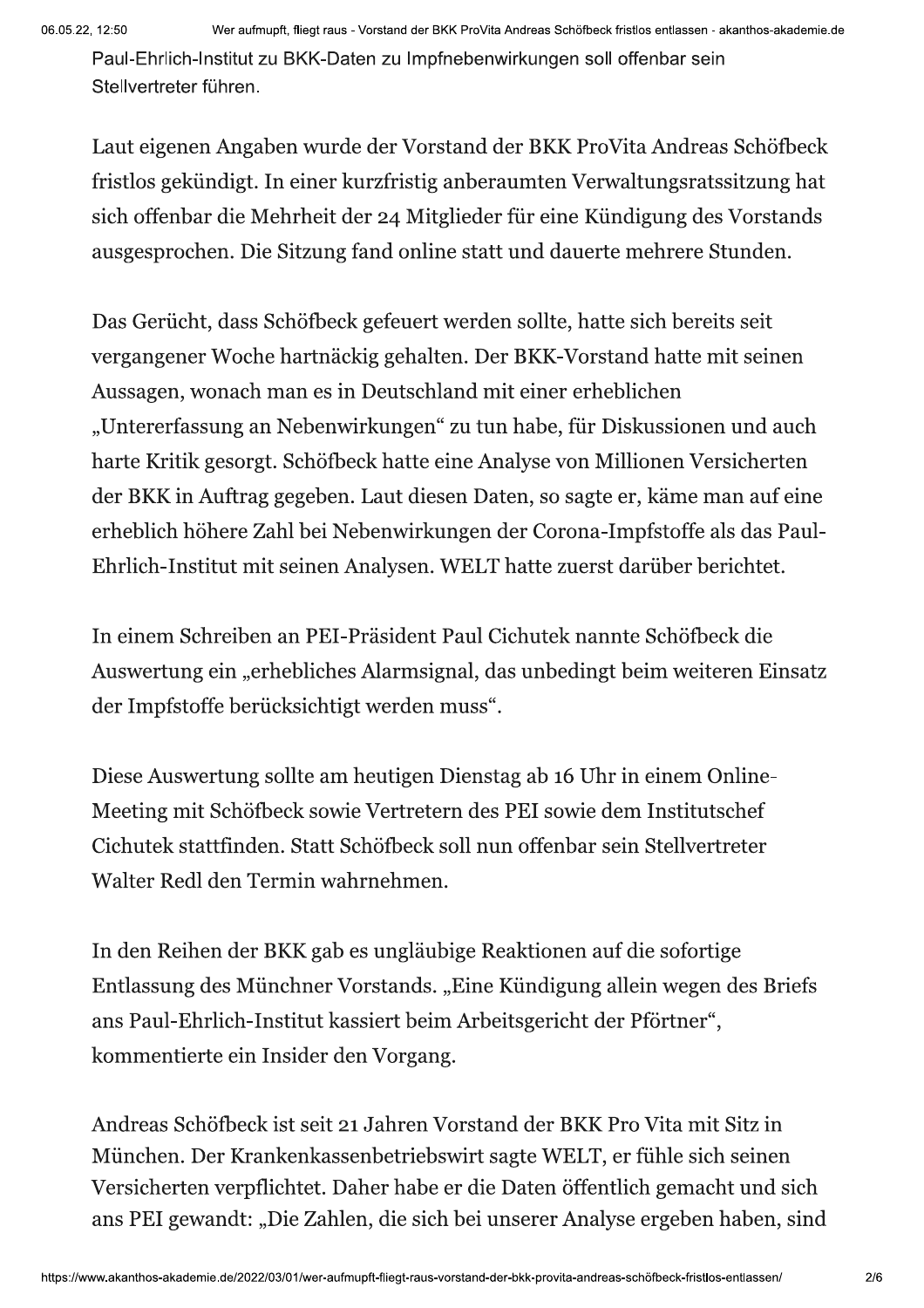sehr weit weg von den öffentlich verlautbarten Zahlen. Es wäre ethisch falsch, nicht darüber zu sprechen."



Kommentare: 3

Homepage:

Name: \*

Eintrag: \*

Es gilt unsere Datenschutzerklärung \*



Senden

 $\Box$ 

\* Pflichtfelder

### **Herbert Rottstegge-Clemens**

(Mittwoch, 02 März 2022 19:57)

Es passt nicht ganz.

Mir ist es wichtig nicht tatenlos zu bleiben und habe den vorschlag der Akanthos-Akademie zu

 $#3$ 

#4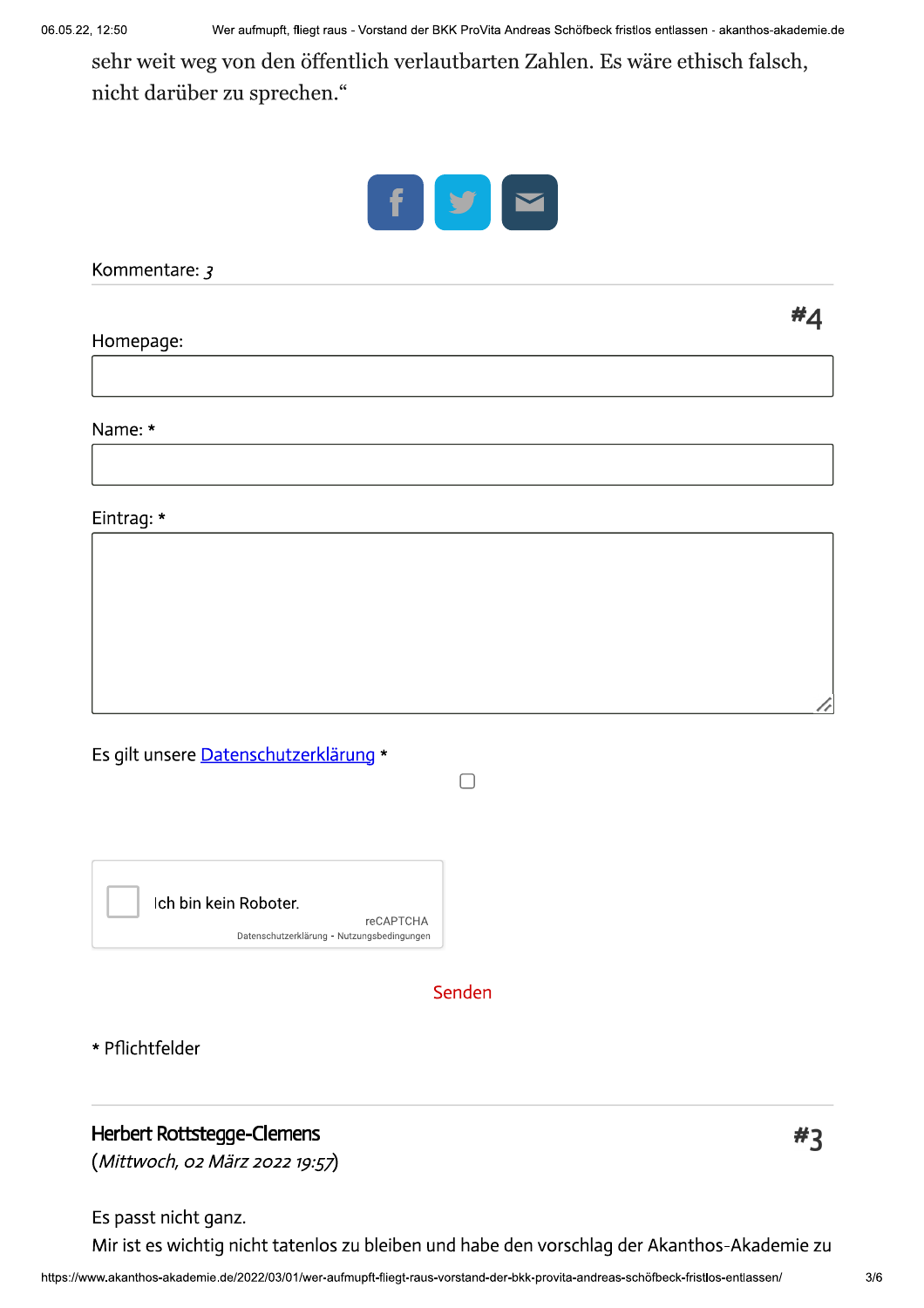Mails an Bundestagsabgeordnete und Information an Freunde und Bekannte auf folgende Weise umgesetzt.

Liebe Freunde und qute Bekannte,

Weder das lokale Pressemonopol die HNA noch das links-grüne Pressemonopol, die taz, sind in den letzten Wochen bereit, Artikel oder Leserbriefe von Impfskeptikern abzudrucken.

Ich möchte Euch bitten, diese Mail weiter zu leiten, auch wenn ihr anderer Ansicht seid. (Ich freue mich immer über Gegenargumente und ein sachliches Gespräch.) Es geht auch darum, dem autoritärer werdenden Staat Grenzen zu setzen. (Die Mailadressen der Bundestagsabgeordneten kann ich gerne zur Verfügung stellen. Ich freue mich, wenn mensch aktiver für Demokratie und Minderheitsrechte eintritt.)

Hier mein letztes Beispiel: Sehr geehrte Frau Dilcher,

70 Jahre alt, bin ich mit der SPD von Willi Brandt und rot-grünen Projekten verbunden. Und habe mich gegen Berufsverbote eingesetzt. Und jetzt ist es wieder nötig. Denn Freunde sind Mitarbeiter im Gesundheitsbereich.

Natürlich kenne ich die Argumente für Impfungen, doch mir sind sie nicht ausreichend. Ich lasse mich impfen, wenn meine Argumentationen widerlegt werden.

Bitte sorgen Sie dafür, dass auch nichtgeimpfte Mitarbeiter im Gesundheitsbereich weiterhin arbeiten können.

Durch Omikron wird noch deutlicher, dass alle Menschen ansteckend bleiben und eine Impfung nicht vor Weitergabe des Virus schützt.

Sorgen Sie dafür, dass es eine bundesweite Aussetzung der Durchführung des Gesetzes gibt.

Sorgen Sie dafür, dass es eine Überarbeitung dieses Gesetzes gibt.

Sorgen Sie dafür, dass das Menschenrecht der individuellen Gesundheitsfürsorge wieder in Kraft tritt.

Wir brauchen alle Mitarbeiter im Gesundheitsbereich.

Danke

### Begründung;

Es gibt keinen für Omikron passenden Impfstoff. Es gibt nur Vermutungen, dass der bisherige Impfstoff (wenigstens vor schweren Verläufen) schützt. Es gibt aber durchaus eine Vielzahl von Toten. In meiner Region starb vor zwei Wochen ein 61-jähriger frisch geboosteter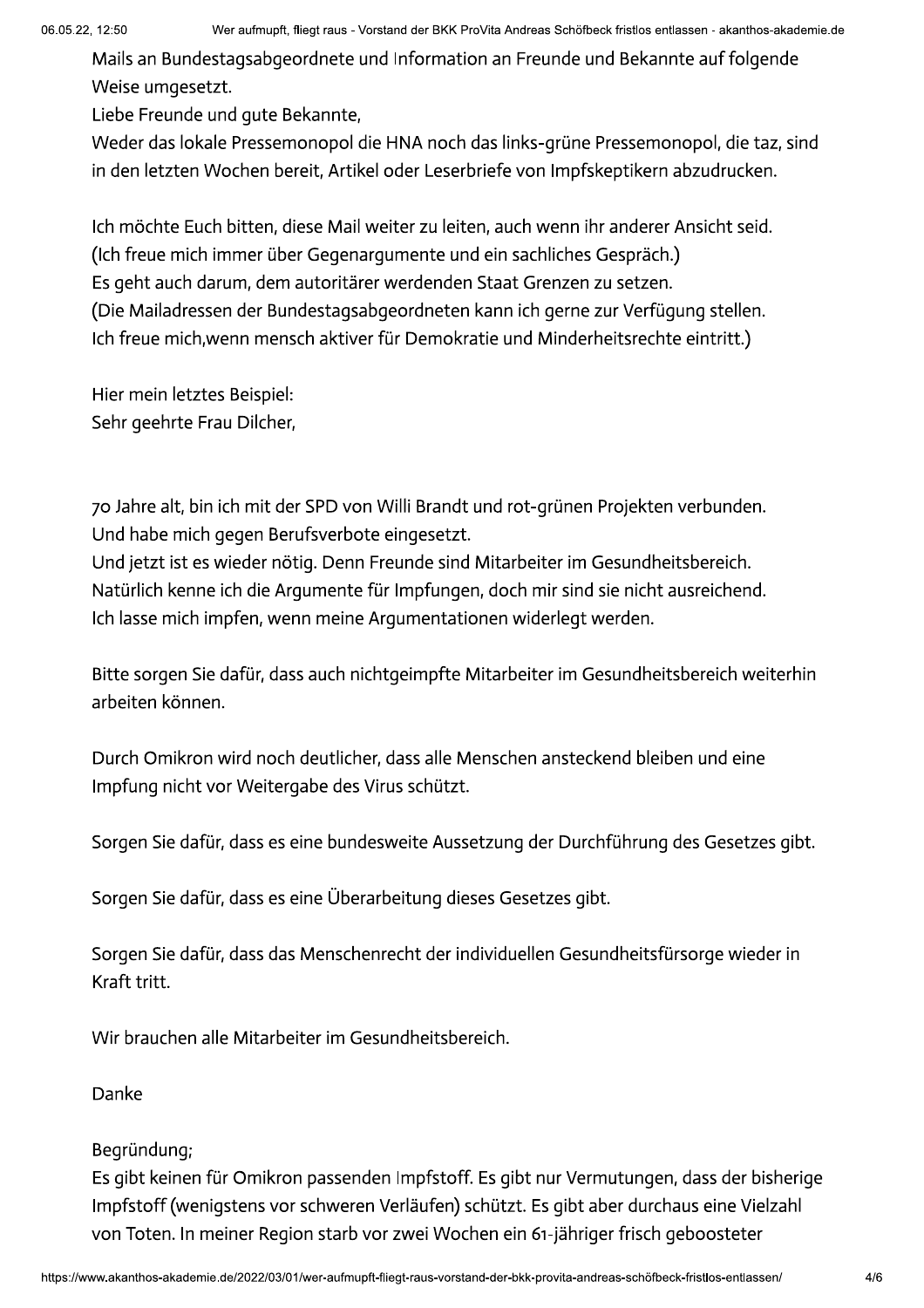Mitmensch kurz nach der Impfung an Corona.

Vor allem schützt der Impfstoff nicht davor, andere anstecken zu können. Wollen Sie es verantworten, dass nicht gesunde, aber geimpfte Mitarbeiter kranken oder alten Menschen zu nahe treten?

Ich gehe davon aus, dass alle Pfleger oder Ärzte (egal ob geimpft oder nichtgeimpft) nur gesund und mit den entsprechenden Hygiene-Maßnahmen ihren Patienten gegenüber treten. Vielleicht haben Sie ein anderes Bild von Pflegern. Es ist in Ordnung, dann müssen Sie für Kontrolle von allen sorgen. Für die berufsbezogene Impfpflicht gibt es kein Argument. Ich habe nichts dagegen, dass Menschen es auf sich nehmen, diese nur kurz erforschte Impftechnologie zu erproben.

Viele Gesundheitsmitarbeiter haben diesen Mut nicht. Es gibt viele Möglichkeiten ohne Impfung gesund zu bleiben oder bald wieder gesund zu werden.

Als christlich orientierter Mensch ist mir Pfarrer Kneipp mit seinen Gesundheitsratschlägen ein großes Vorbild.

So habe ich persönlich ein hervorragendes Immunsystem, das ich nicht durch Impfungen irritiert haben möchte.

Danke für eine Antwort. mit solidarischen Grüßen Herbert Rottstegge-Clemens Hermann-Mattern-Str. 81 34134 Kassel 0561/407155

PS: Ich hatte als Rentner ausführlich Zeit in seriöser Weise mich mit den neuartigen Impfstoffen zu beschäftigen.

Bisher hat nur die FDP mit einer freiheitlichen Antwort mir Hoffnung gemacht.

Es bedeutet nicht sein Gesicht zu verlieren, wenn man aufgrund von neuen Einsichten seine Haltung ändert.

Schweden ist ohne harte Maßnahme und ohne Impfpflicht besser als wir durch die Corona-Krise gekommen.

Letzte Meldung: Großbritannien läßt von Impfpflicht für Pflegende ab.

### **Birgit Schenk**

(Mittwoch, 02 März 2022 18:53)

#2

Ja, das habe ich auch gelesen. Für mich heißt das: auch weiterhin nicht und niemals nachzulassen, klar nachzudenken, was das bedeutet für das Streben nach Wahrheit und dem Erhalt bzw. der Wiederherstellung einer offenen, wirklichen Demokratie. Siehe: Grundgesetzbeschließung und Veröffentlichung im Mai 1949, Präambel: 1 Im Bewusstsein seiner Verantwortung vor GOTT und dem dem MENSCHEN, von dem WILLEN BESEELT als